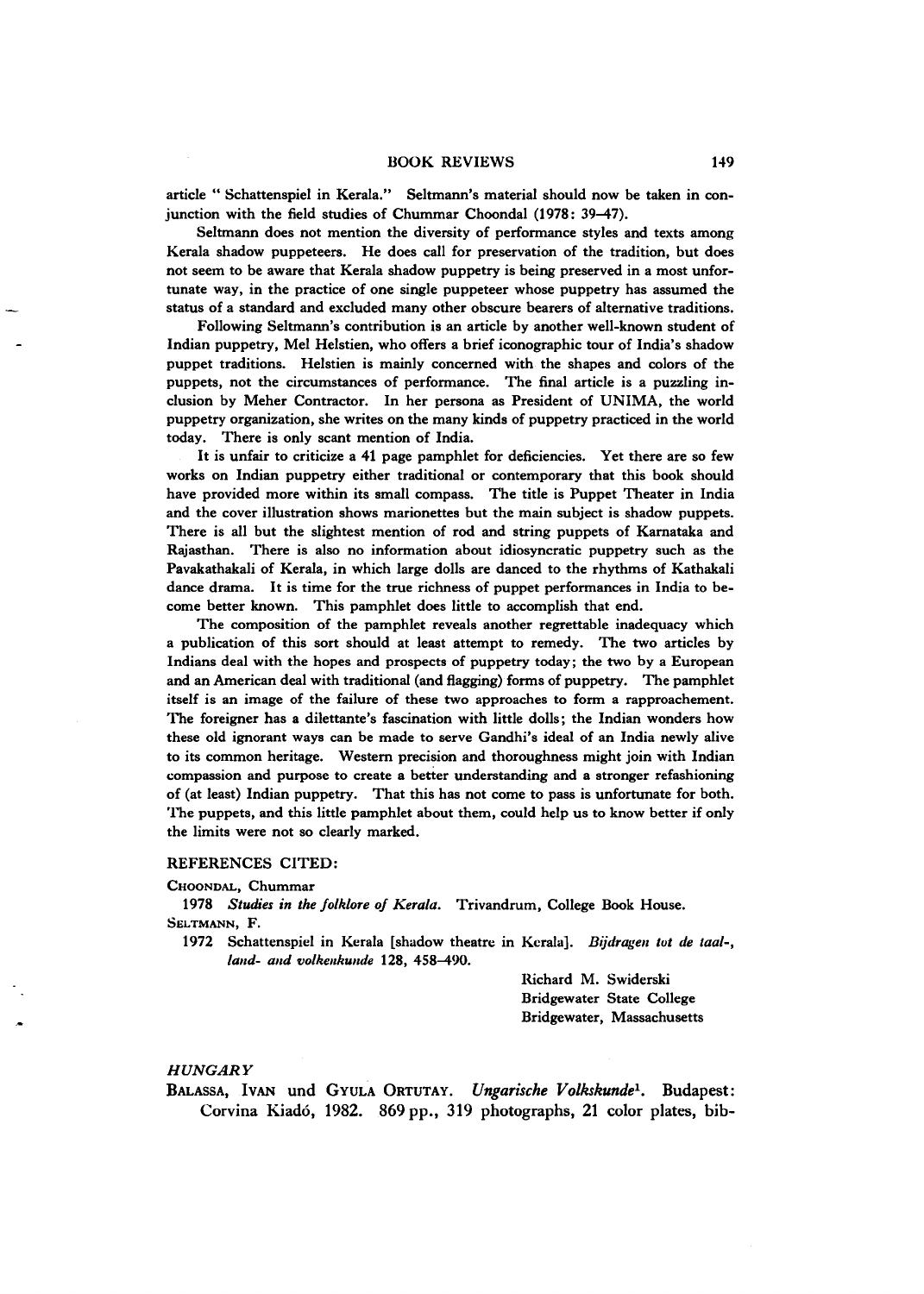liography, list of journals and yearbooks, subject index, index of place names. Cloth 600 Ft. ISBN 963-13-0980-0. (In German)

Hungary can look back upon almost hundred years of systematic folklore research. The high standards of that research have for years been made accessible beyond the limits of the Hungarian language by journals like "Acta Ethnographica Academiac Scientiarum Hungaricae." As a crown to this long standing effort the late Gyula Ortutay who was the first editor of the above mentioned journal has invested his experience and scholarship to help produce the present *Ungarische Volkskunde.* The result can indeed be called a *summa* of Hungarian folklore.

Ortutay, who also is the founder of the Institute of Ethnography at the Hungarian Academy of Sciences, did not live to see the publication of this volume. He died in 1978, a year before the publication of its Hungarian edition. Ivan Balassa has established himself as an authority on the history of farming instruments. He organized the Archives housing farming instruments at the Hungarian Agricultural Museum. The folklorist Ortutay and the ethnologist Balassa have joined forces in order to produce a volume that endeavors to cover all major aspects of Hungarian folklore or folk culture. It is only natural that a book with such high aims and published under such prestigious names raises great expectations. I hasten to add that the expectations are not betrayed. When I read the book I wished repeatedly for even more detail, not because the authors would have withheld information, rather because they succeeded in arousing my appetite for more. Apart from occasional remarks about controversies, the authors stay clear from disputed points and concentrate on systematically presenting the accepted facts of modern Hungarian folklore scholarship. As they understand it the term " Hungarian '' includes all groups that use the Hungarian language no matter where they live, with the exception of emigrants. This vast language area is divided into four ethnographic units: Western Hungary, Upper Hungary (branching out into Czechoslavakia), the Great Plain, and Transsylvania.

Each area is characterized at the outset, but this frame is referred to later on only occasionally. It always looms in the back of the discussions but it does not interfere in such a way that it would cut up the presentation which gives prominence to fundamental topics over regional variations. The fundamental topics are arranged into three larger areas, society or social culture, material culture, and finally non-material or spiritual culture. The presentation is then rounded off by a short discussion of the present and future of Hungarian folklore.

The first chapter discusses briefly the main features of social relationships and introduces the various groups that constitute the Hungarian traditional village. Much of what is said here is already history, but it is an important precondition for a proper understanding of the following chapters. In the second chapter the material frame of Hungarian culture is introduced: the house and settlement, farming and its resources, food and nutrition, folk costumes and finally decorative folk art. The third chapter deals then with music and oral traditions, popular customs and celebrations, and some\* of the main features of the world of belief.

It is utterly impossible to discuss all aspects of this veritable treasure grove in so little space. I shall therefore touch only a few points, selected for treatment for reasons of personal predilections, without the claim that they would be particularly representative. In general it can be said that this book does not only describe Hungarian folk culture of today or of the recent past. It seems to me that it is also a document representing the search of a people for its identity. The authors make much use of linguistic and historical material to trace certain features back to the time when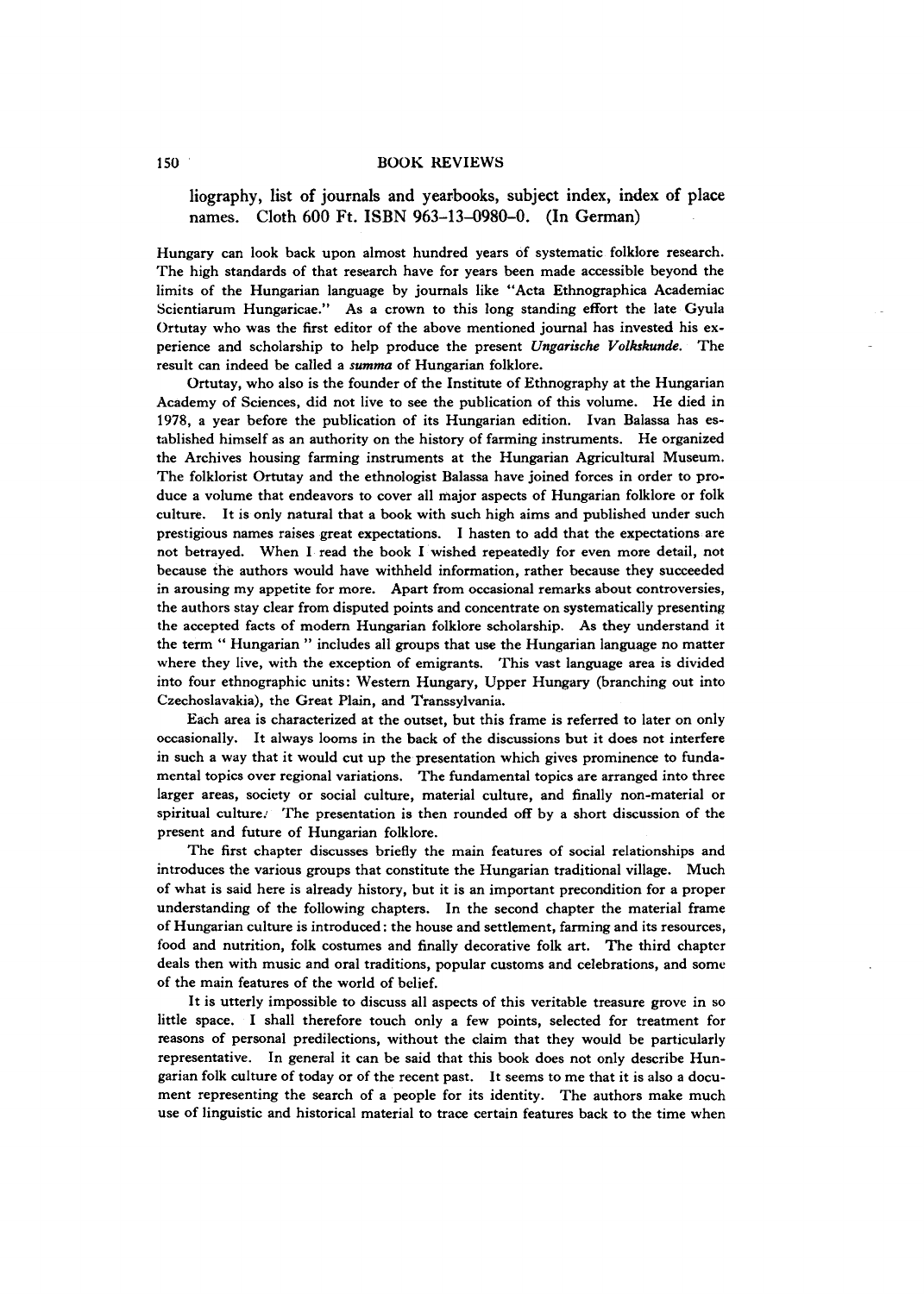### BOOK REVIEWS 151

the Hungarians took possession of their present lands or even further back into their finno-ugric past, if I may put it that way. They also keep track of influences from neighboring cultures in order to determine the factors that shaped Hungarian folklore.

The first two chapters are mainly descriptive; facts go before theories. Yet they do not merely describe objects like houses and their furnishings or costumes without considering the activities of the people that made use of such things. As a consequence the text becomes very much alive and the reader gets the feeling of coming in touch with the real life that made all those things into what they are. The third chapter changes in tone, because here we find some discussions of theories and positions concerning the definition as well as the interpretation of oral traditions as e.g. folk ballad and folk songs. It is hardly a surprise that the discussion exposes the ideological viewpoint of the authors when they define the basic term " Volk " and describe the situation of the people that created these songs and stories. But even if one may not agree with some of the interpretation given, the authors do not try to impose their opinion. They succeed in underlining aspects of such traditions that are often overlooked, as e.g. the social situation of the storytellers themselves and of their audience.

When discussing the characteristics of Hungarian folk songs, the authors point out that the song are not only realistic descriptions of situations but also contain very strong dramatic elements and that it is this dramatic element that makes them especially appealing. Such an inclination to dramatic performance seems to be one of the fundamental aspects of Hungarian non-material culture, and perhaps of the Hungarian mind. In the description of customs and festivities like the wooing of a young woman as bride, the wedding ceremony or a funeral, to mention only a few, the role of drama is clearly visible. However the inclination towards drama also appears, if in a somewhat oblique way, in the telling of stories or Märchen. It is shown how the storytellers are very sensitive to the expectations of their audience and to the atmosphere of their particular situation of storytelling. A storyteller would therefore compose or recompose a story by adapting it to the situation in order to achieve the best results. Here I find the analysis especially intriguing and challenging. But in the whole it is difficult to single out any particular point for special recommendation, because the book regales the reader generously with material as well as with ideas in every part. It is therefore more than just a handbook where one looks for established facts and secure information. It invites one often to reconsider other materials from a standpoint that was not given due attention before.

A short chapter on the past and future of Hungarian folk culture concludes the volume. In contrast to the past, the authors say, where items of folk culture were produced unconsciously as part of daily life and to be used as ordinary utensils, they are now consciously produced by specialists in the trade. In the new socialist and classless society the folk artist emerges as a specialist who is given clear directions as to what is to be accepted as art and what has to be rejected. Some of this guidance results from mere economic factors such as the demand for certain items over others. The ethnographer has practically nothing to do with this. Ethnography is conceived as a historical subject whose task it is to collect items and to study them. But it does not decide what has to be passed on and in what form. In spite of the particular socialist aspect of the question as it is put here, the problem has important implications for any society that today attempts to actively promote its own folk art for economic purposes.

Balassa and Ortutay have given us an exemplary treatise of a culture as a whole. At the same time they provided us with a source of reference and a key to the established result of Hungarian scholarship in the field that will be of value for quite some time. A look at the bibliography where most of the entries are works in Hungarian makes